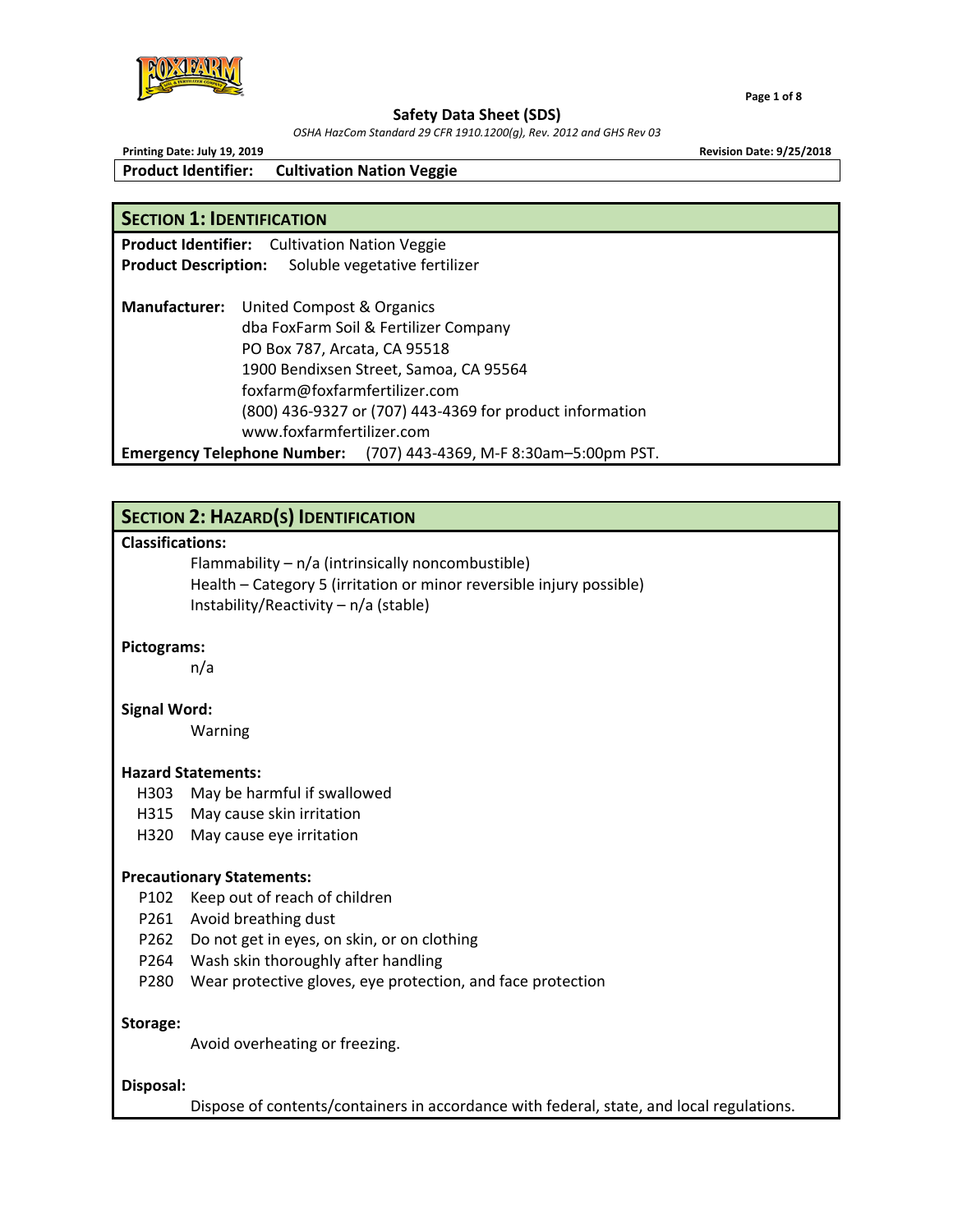

 **Page 2 of 8**

**Safety Data Sheet (SDS)** 

*OSHA HazCom Standard 29 CFR 1910.1200(g), Rev. 2012 and GHS Rev 03*

**Printing Date: July 19, 2019 Revision Date: 9/25/2018**

**Product Identifier: Cultivation Nation Veggie** 

| <b>SECTION 3: COMPOSITION/INFORMATION ON INGREDIENTS</b>                           |                   |              |  |  |
|------------------------------------------------------------------------------------|-------------------|--------------|--|--|
| <b>Chemical Characterization:</b><br>Mixture                                       |                   |              |  |  |
| <b>Description:</b> Mixture of substances listed below with nonhazardous additions |                   |              |  |  |
| Component                                                                          | <b>CAS Number</b> | ℅            |  |  |
| Ammonium phosphate                                                                 | 7722-76-1         | Trade secret |  |  |
| Copper EDTA                                                                        | 14025-15-1        | Trade secret |  |  |
| Iron EDTA                                                                          | 17099-81-9        | Trade secret |  |  |
| Manganese EDTA                                                                     | 55448-20-9        | Trade secret |  |  |
| Monopotassium phosphate                                                            | 7778-77-0         | Trade secret |  |  |
| Potassium nitrate                                                                  | 7757-79-1         | Trade secret |  |  |
| Potassium sulfate                                                                  | 7778-80-5         | Trade secret |  |  |
| Urea                                                                               | $57-13-6$         | Trade secret |  |  |
| Zinc EDTA                                                                          | 14025-21-9        | Trade secret |  |  |

## **SECTION 4: FIRST‐AID MEASURES**

#### **Inhalation:**

If dust causes irritation or distress, remove to fresh air.

#### **Skin Contact:**

Thoroughly wash off skin with water. Wash contaminated clothing before re‐use.

## **Eye Contact:**

Immediately flush eyes with large amounts of water. Remove contact lenses.

#### **Ingestion:**

If swallowed, drink plenty of water. Do not induce vomiting. Call a Poison Center or consult a physician immediately.

## **Notes to Physician:**

Symptoms: May cause irritation, redness, and/or burning to the eyes. Prolonged exposure to the eyes may cause conjunctivitis or serious eye damage. Dermal exposure may cause irritation, redness, and/or burning. Prolonged exposure to the skin may cause dermatitis. Ingestion may cause abdominal cramps, nausea, vomiting, and/or diarrhea. Inhalation may cause upper respiratory tract irritation.

## **SECTION 5: FIRE‐FIGHTING MEASURES**

# **Suitable Extinguishing Media:**

Flooding quantities of water.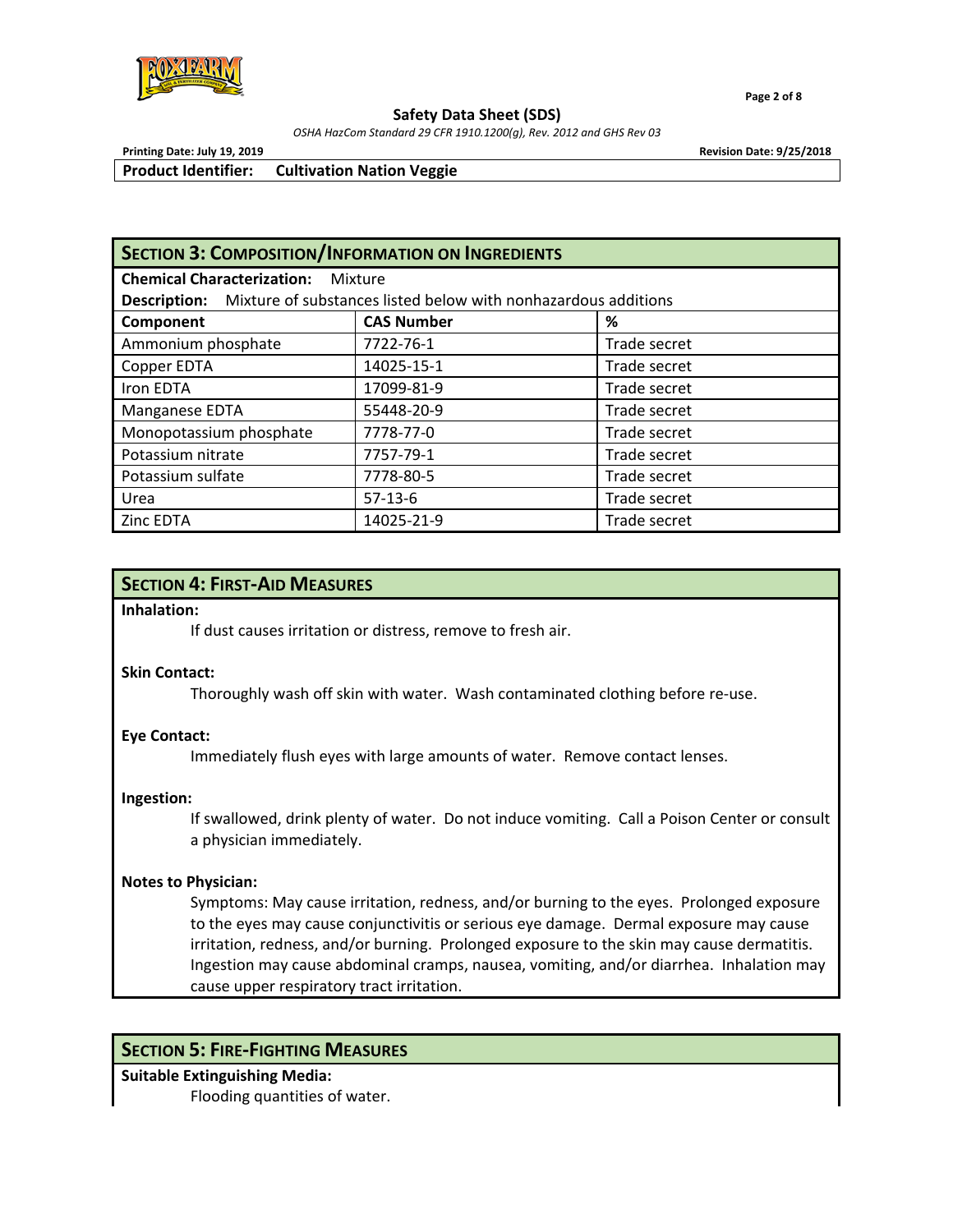

 **Page 3 of 8**

#### **Safety Data Sheet (SDS)**

*OSHA HazCom Standard 29 CFR 1910.1200(g), Rev. 2012 and GHS Rev 03*

| Printing Date: July 19, 2019 |                                                      | <b>Revision Date: 9/25/2018</b> |
|------------------------------|------------------------------------------------------|---------------------------------|
|                              | <b>Product Identifier:</b> Cultivation Nation Veggie |                                 |
|                              |                                                      |                                 |

### **Specific Hazards During Fire Fighting:**

Thermal decomposition products include oxides of nitrogen, oxides of carbon, and ammonia. Toxic or corrosive gases may be produced in a fire.

### **Special Protective Equipment for Fire Fighters:**

Full turn‐out gear with self‐contained breathing apparatus (SCBA).

### **Further Information:**

Remain upwind of the fire. Avoid breathing dusts or fumes from burning material. Do not attempt to smother the fire with steam or sand. Water spray onto molten material may cause spattering.

## **SECTION 6: ACCIDENTAL RELEASE MEASURES**

#### **Personal Precautions:**

Avoid contact with skin and eyes. Avoid inhaling dust. Keep unprotected persons away.

#### **Protective Equipment:**

Wear gloves and face protection as necessary.

#### **Environmental Precautions:**

Avoid accidental discharge into the environment. After containment and cleanup, flush and dilute spilled area with water.

#### **Methods of Containment and Cleanup**

Use appropriate containment methods to prevent spreading. Use absorbent material and collect into an appropriate container. Dispose of contents and container in accordance with regulations. Flush spilled area with water. Spilled uncontaminated material may be applied to plants or land as a fertilizer according to package directions.

### **SECTION 7: HANDLING AND STORAGE**

#### **Precautions for Safe Handling:**

 Wear personal protective equipment as necessary. Emergency eye wash stations should be in the near proximity to operations presenting a potential eye exposure. Avoid skin exposure. Avoid breathing dust.

#### **Conditions for Safe Storage, Including Incompatibilities:**

Incompatible Materials: Strong acids or bases, halogens, chlorinated compounds, hydrogen peroxides.

Store at ambient temperature in a dry location.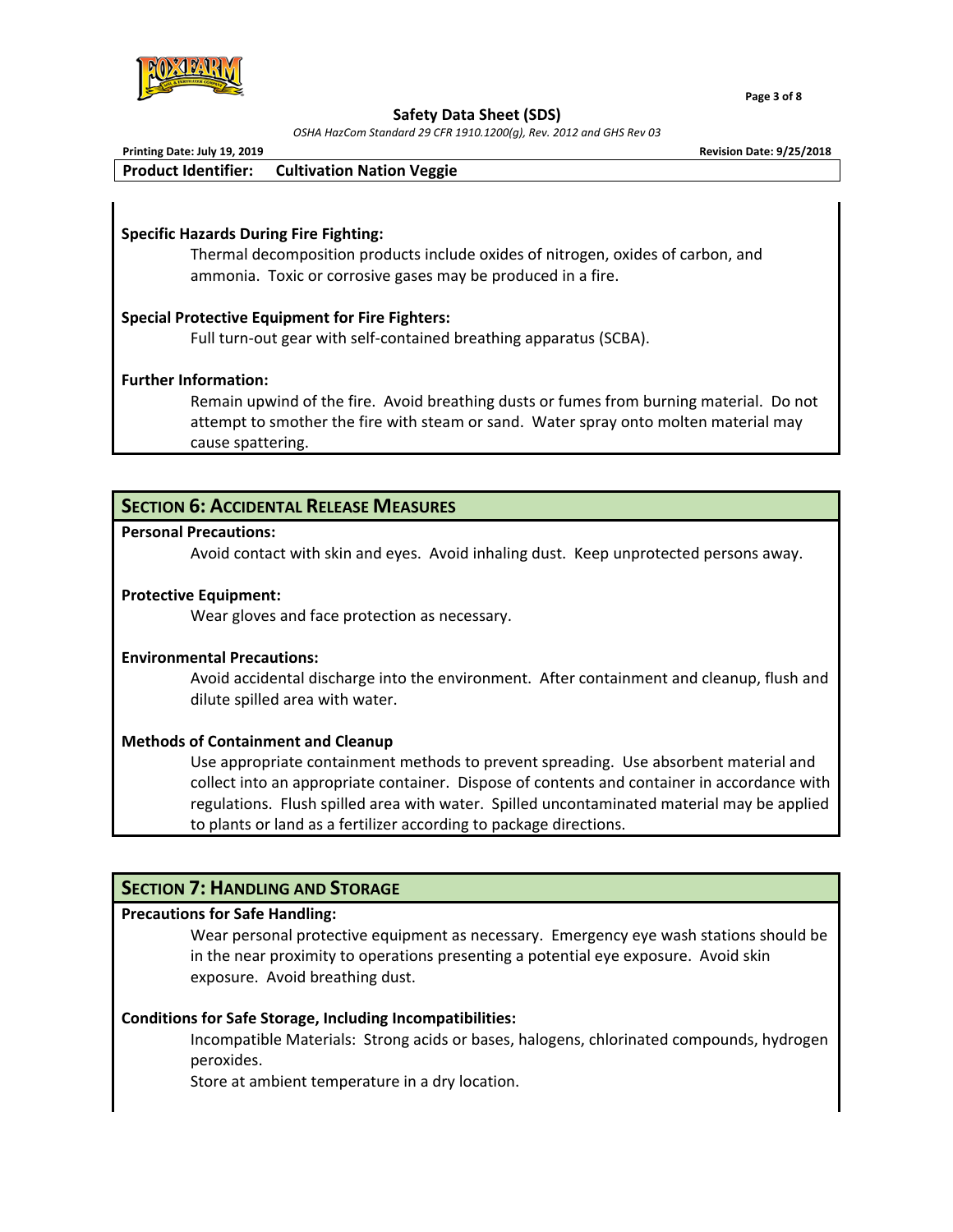

 **Page 4 of 8**

#### **Safety Data Sheet (SDS)**

*OSHA HazCom Standard 29 CFR 1910.1200(g), Rev. 2012 and GHS Rev 03*

| Printing Date: July 19, 2019 |                                                      | <b>Revision Date: 9/25/2018</b> |
|------------------------------|------------------------------------------------------|---------------------------------|
|                              | <b>Product Identifier:</b> Cultivation Nation Veggie |                                 |

### **Further Information:**

Use good personal hygiene practices. After handling material wash hands before eating, drinking, smoking, or using toilet facilities. Keep away from foodstuffs and beverages.

## **SECTION 8: EXPOSURE CONTROLS / PERSONAL PROTECTION**

**Components with Occupational Exposure Limits** (lists that were valid at creation used as basis)**:** 

| Component    | <b>CAS Number</b> | Type        | Value              |
|--------------|-------------------|-------------|--------------------|
| Copper EDTA  | 14025-15-1        | ACGIH – TWA | 1mg/m <sup>3</sup> |
| Monoammonium |                   | ACGIH – TLV | $5mg/m3$ (dust)    |
| phosphate    |                   |             |                    |

## **Personal Protective Equipment (PPE)**

#### **Engineering Measures:**

No further relevant information available.

### **Eye Protection:**

Safety glasses or goggles are recommended where there is a possibility of exposure. Ensure that eyewash stations are close to the workstation.

## **Hand Protection:**

To prevent skin contact wear gloves, such as those constructed of nitrile.

## **Skin and Body Protection:**

Wear protective clothing to prevent skin contact. Promptly remove contaminated clothing and launder before re‐use.

## **Respiratory Protection:**

No special equipment required. Avoid breathing dust.

## **General Protective and Hygienic Practices:**

Emergency eye wash capability should be available in the near proximity to operations presenting a potential eye exposure. Avoid repeated and/or prolonged skin exposure. Use good personal hygiene practices. After handling material wash hands before eating, drinking, smoking, or using toilet facilities. Keep away from foodstuffs and beverages.

## **SECTION 9: PHYSICAL AND CHEMICAL PROPERTIES**

**Appearance:** Brownish granular

**Odor:**

**Odor Threshold:**  Not determined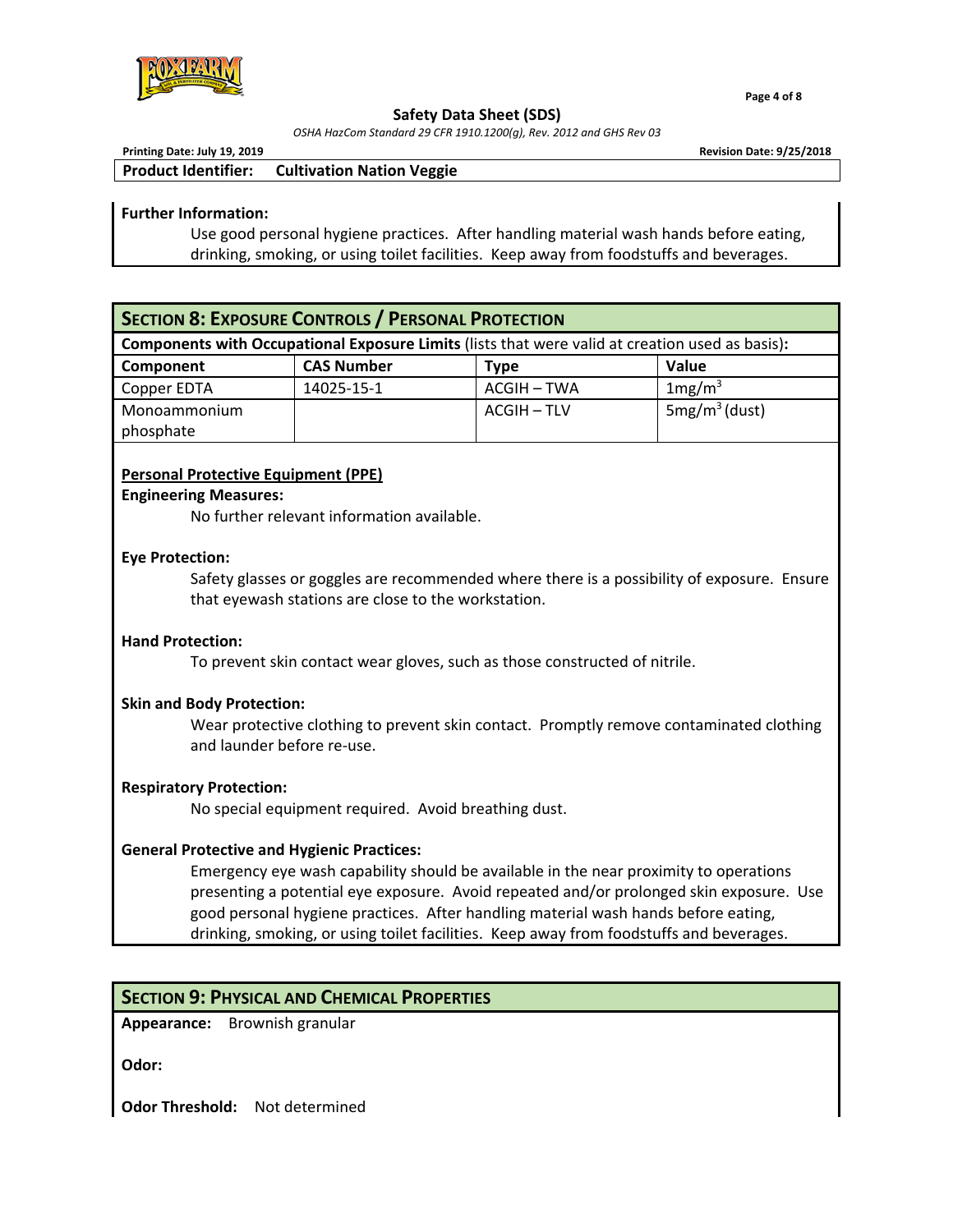

 **Page 5 of 8**

#### **Safety Data Sheet (SDS)**

*OSHA HazCom Standard 29 CFR 1910.1200(g), Rev. 2012 and GHS Rev 03* **Printing Date: July 19, 2019 Revision Date: 9/25/2018 Product Identifier: Cultivation Nation Veggie pH: Specific Gravity (Relative Density): Solubility:**  Soluble **Melting Point/Freezing Point:**  Not determined. **Initial Boiling Point and Boiling Range:**  Not determined. **Danger of Explosion:**  Material does not present an explosion hazard. **Flammability:**  Material is not flammable. **Flash Point:**  n/a **Auto‐Ignition Temperature:**  Material is not self‐igniting. **Decomposition Temperature:**  Not determined. **Vapor Pressure:**  Not determined. **Vapor Density:**  Not determined. **Evaporation Rate:**  Not determined. **Viscosity:**  Not determined. **Partition Coefficient (n‐octanol/water):**  Not determined.

## **SECTION 10: STABILITY AND REACTIVITIY**

**Reactivity:** No further relevant information.

**Chemical Stability:**  Material is stable under normal conditions and use.

**Possibility of Hazardous Reactions:**  No dangerous reactions known.

**Hazardous Decomposition:**  Oxides of nitrogen, oxides or carbon, oxides of phosphorus, oxides of potassium, ammonia.

**Conditions to Avoid:**  Extreme temperatures, open flames.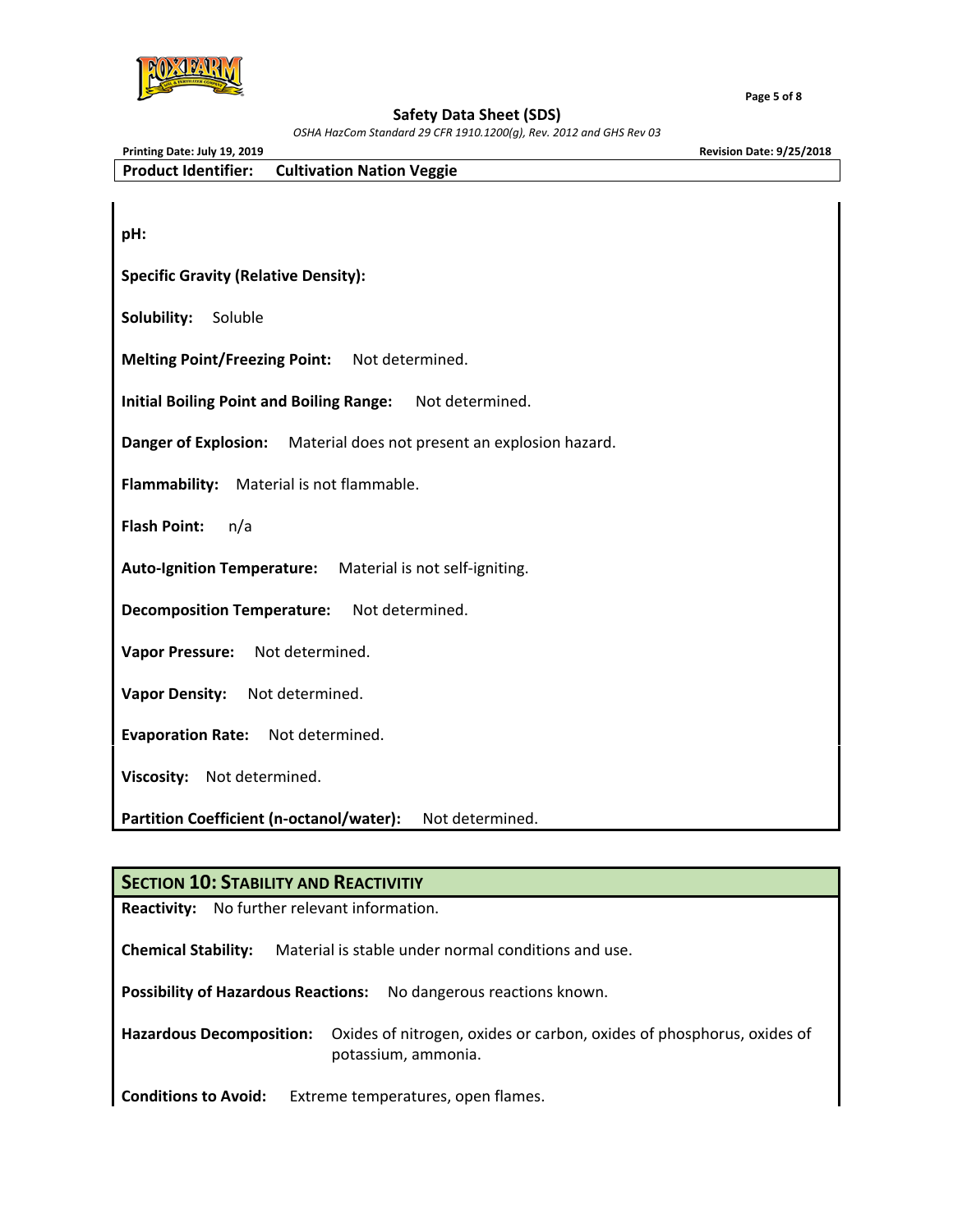

 $\blacksquare$  . The set of the set of the set of the set of the set of the set of the set of the set of the set of the set of the set of the set of the set of the set of the set of the set of the set of the set of the set of the

**Safety Data Sheet (SDS)** 

*OSHA HazCom Standard 29 CFR 1910.1200(g), Rev. 2012 and GHS Rev 03*

| Printing Date: July 19, 2019   | <b>Revision Date: 9/25/2018</b>                                         |
|--------------------------------|-------------------------------------------------------------------------|
| <b>Product Identifier:</b>     | <b>Cultivation Nation Veggie</b>                                        |
|                                |                                                                         |
|                                |                                                                         |
| <b>Incompatible Materials:</b> | Combustible materials, reducing agents, organic materials, strong acids |
|                                | and bases, halogens, chlorinated compounds, hydrogen peroxides.         |

## **SECTION 11: TOXICOLOGICAL INFORMATION**

#### **Acute Toxicity**

## **Relevant Numerical Measure of Toxicity:**

Copper EDTA:  $LD_{50}$  (oral, rat) – 2,000mg/kg; Monoammonium phosphate: LD<sub>50</sub> (oral, rat) - >2,000mg/kg; LD<sub>50</sub> (dermal, rabbit) ->5,000mg/kg Monopotassium phosphate:  $LD_{50}$  (oral, rat) – 7,100mg/kg;  $LD_{50}$  (dermal, rabbit) ->7,940mg/kg Potassium nitrate:  $LD_{50}$  (oral, rat) – 3,015mg/kg;  $LD_{50}$  (dermal, rat) – >2,000mg/kg;  $LD_{50}$ 

(inhalation, rat)  $-$  >0.527mg/L (4 hrs.) Urea:  $LD_{50}$  (oral, rat) – 8,471mg/kg;

## **Likely Routes of Exposure:**

 Eye contact, skin contact. Ingestion is not expected to be a likely route of exposure through normal product use.

## **Immediate Exposure Effects:**

 Eye contact: May cause irritation, redness, and/or burning. Skin contact: May cause irritation, redness, and/or burning. Inhalation: May cause upper respiratory irritation. Ingestion: Harmful if swallowed. May cause stomach pain. May cause irritation to mouth, throat and stomach.

## **Delayed Exposure Effects:**

No delayed or chronic effects from short‐ or long‐term exposures are known.

## **Symptoms of Exposure:**

 Skin and/or Eye contact: May cause irritation, redness, and/or burning. Inhalation: May cause upper respiratory irritation or pulmonary effects. Ingestion: May cause irritation to mouth and throat. May cause stomach pain.

## **Chronic Toxicity**

## **Relevant Numerical Measure of Toxicity:**

No delayed or chronic effects from short‐ or long‐term exposures are known.

## **Likely Routes of Exposure:**

Eye contact, skin contact, inhalation. Ingestion is not expected to be a likely route of exposure through normal product use.

## **Immediate Exposure Effects:**

Eye contact: May cause irritation, redness, and/or burning. Skin contact: May cause irritation, redness, and/or burning. Inhalation: May cause upper respiratory irritation.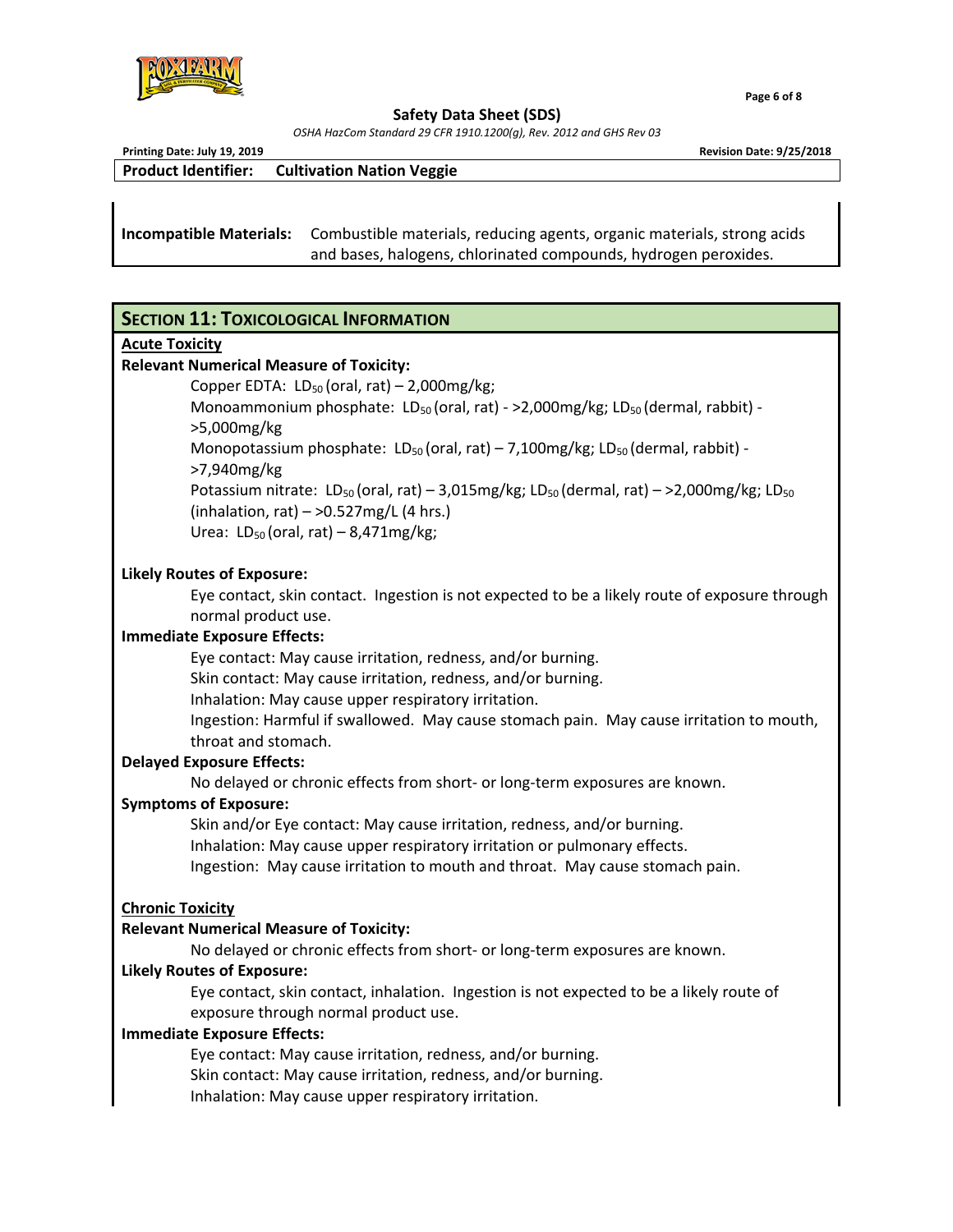

**Safety Data Sheet (SDS)** 

*OSHA HazCom Standard 29 CFR 1910.1200(g), Rev. 2012 and GHS Rev 03*

| Printing Date: July 19, 2019<br><b>Revision Date: 9/25/2018</b>                                                              |
|------------------------------------------------------------------------------------------------------------------------------|
| <b>Product Identifier:</b><br><b>Cultivation Nation Veggie</b>                                                               |
|                                                                                                                              |
| Ingestion: Harmful if swallowed. May cause stomach pain. May cause irritation to mouth,<br>throat and stomach.               |
|                                                                                                                              |
| <b>Delayed Exposure Effects:</b>                                                                                             |
| Prolonged exposure at high concentrations may cause adverse reproductive effects (urea).                                     |
| <b>Symptoms of Exposure:</b>                                                                                                 |
| Skin and/or Eye contact: May cause irritation, redness, and/or burning.                                                      |
| Inhalation: May cause upper respiratory irritation or pulmonary effects.                                                     |
| Ingestion: May cause irritation to mouth and throat. May cause stomach pain.                                                 |
| <b>Carcinogenic Categories</b><br>IARC (International Agency for Research on Cancer):<br>None of the ingredients are listed. |
| <b>NTP (National Toxicology Program):</b>                                                                                    |
| None of the ingredients are listed.                                                                                          |
| <b>ACGIH (American Conference of Governmental Industrial Hygienists)</b>                                                     |
| None of the ingredients are listed.                                                                                          |
| <b>OHSA (Occupational Health &amp; Safety Administration):</b>                                                               |
| None of the ingredients are listed.                                                                                          |

# **SECTION 12: ECOLOGICAL INFORMATION**

#### **General Notes:**

 Keep out of sewers, drainage areas, and waterways. Report spills and releases, as applicable, under federal and state regulations. Large quantities of fertilizer released into the environment may kill aquatic plants and animals and cause algae blooms if bodies of water are contaminated.

# **SECTION 13: DISPOSAL CONSIDERATIONS**

#### **Disposal:**

 Dispose of container and unused contents in accordance with federal, state and local requirements.

## **Further Information:**

Do not dispose of in sewage system.

# **SECTION 14: TRANSPORT INFORMATION**

**General Notes:**